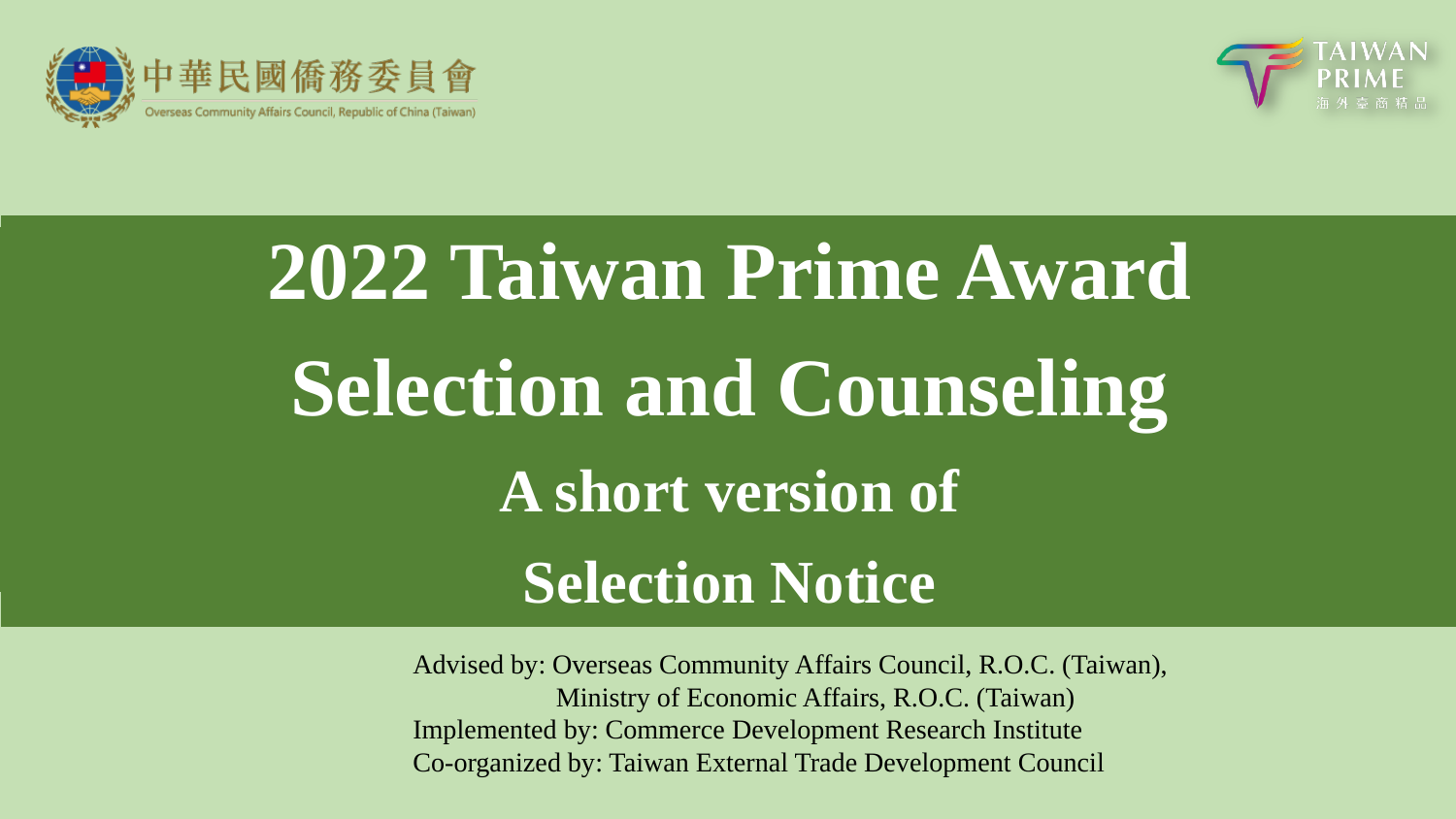





**In order to guide the development of overseas Taiwanese businesses, connect with Taiwanese advantages, and assist in promoting overseas Taiwanese brands, the Overseas Community Affairs Council, Republic of China (Taiwan) (OCAC) conducted the selection and counseling activities of the Taiwan Prime Awards in 2021. It was expected to use the concept of common channels and overall marketing to drive the development of overseas Taiwanese brands.**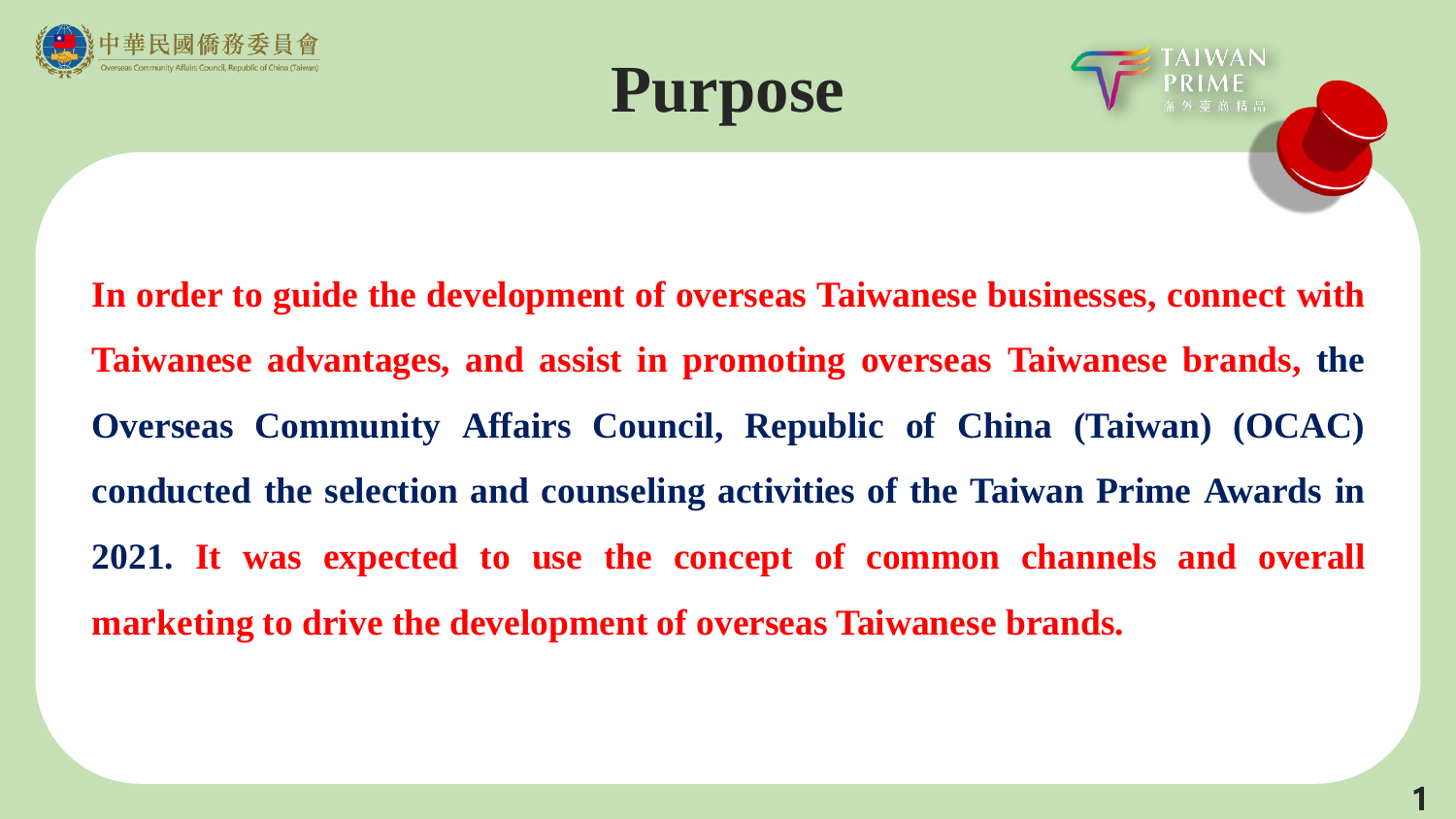

**Schedule for Selection**



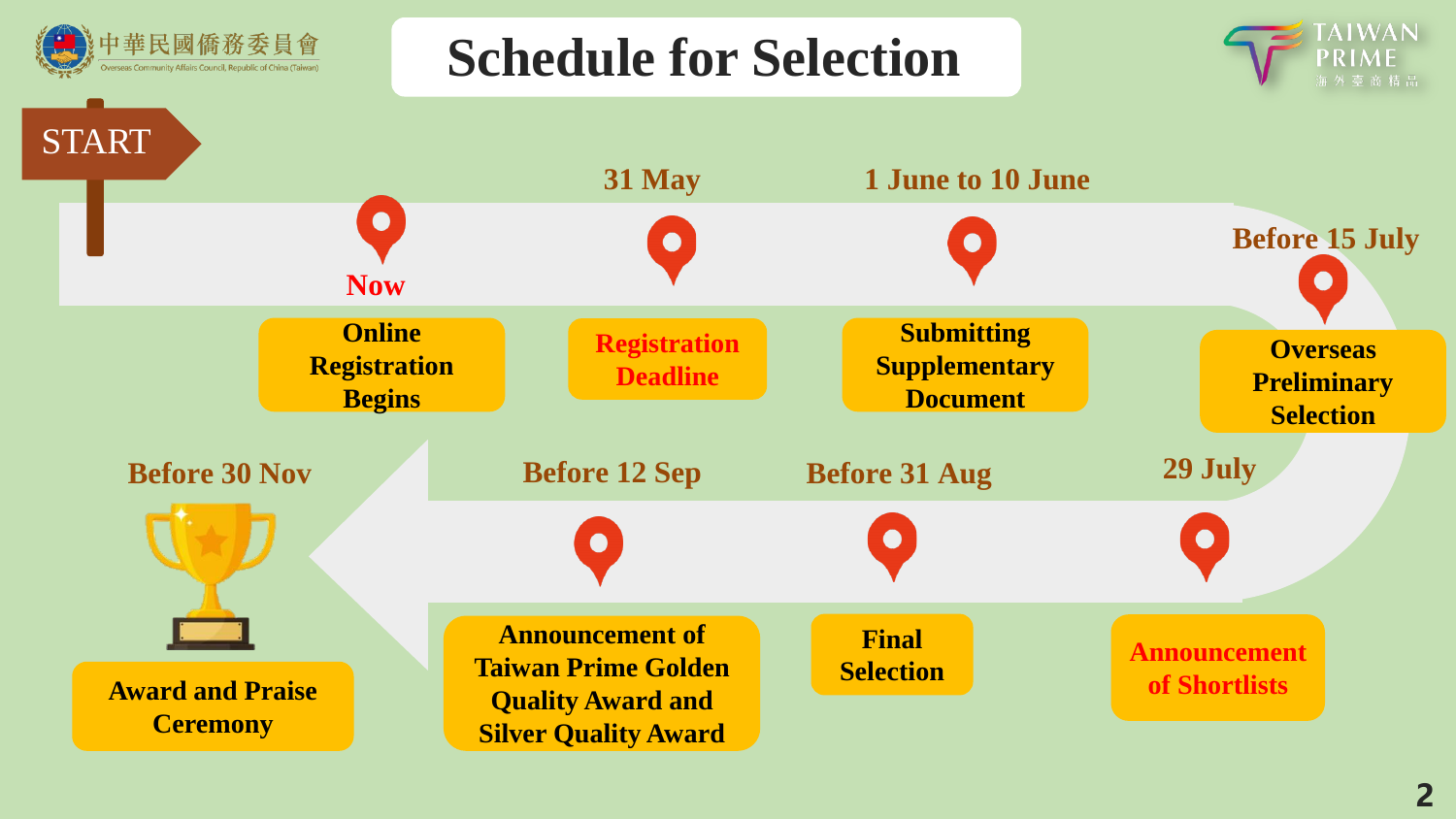

## **Registration Qualification**



- **2. Enterprises with direct and indirect shareholding or capital contribution of overseas Taiwanese or companies accounts for exceeding 50% in the total amount of all shares or capital. (However, except the local laws and regulations limit the maximum proportion of foreign shareholding, and the company can provide the prove that it has substantial control over the business, or there are other special circumstances approved by OCAC.)**
- **3. The registered company is required to be registered in the country of manufacture of the product, and the products it produces must obtain manufacturing registration in the country where the product is manufactured, must be in normal operation, have good credit, implement Corporate Social Responsibility and be a profitable company (companies affected by COVID-19 are exempted from this).**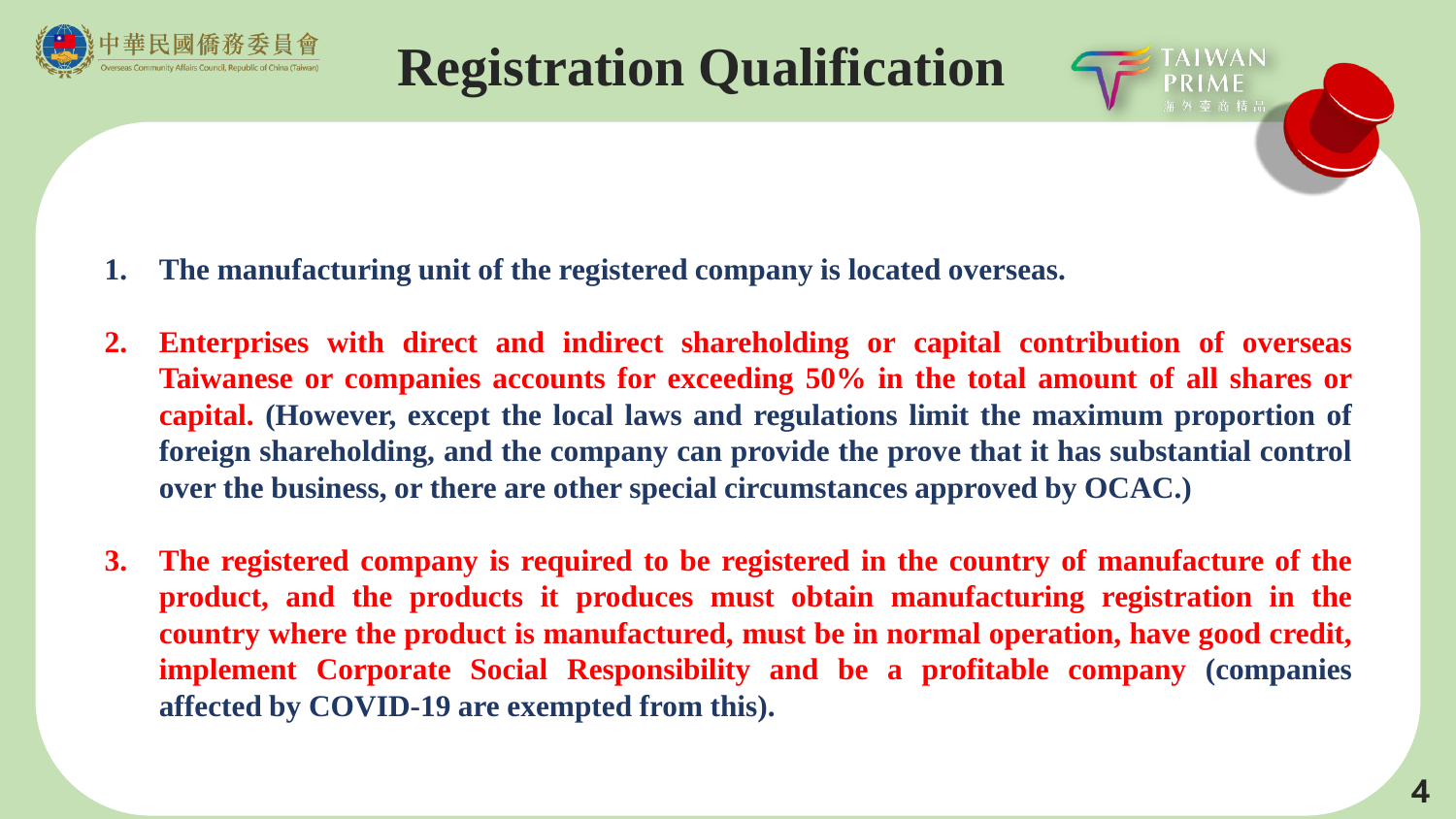





- **1. The registered product is mass-produced consumer product on the market, and has applied for or obtained national standards, and certifications in the country of manufacture of the product or international certification standards of the same level.**
- **2. The brand owned by the company has obtained trademark rights in accordance with the trademark law of the country where the product is manufactured (or the proven documentation of the trademark application is being applied for.)**
- **3. The same type of products of the winning companies in 2021 shall not be registered repeatedly.**
- **4. Category: "Electronics, Electrical Appliances, Communication Products, and Parts", "Leisure, Education, and Sporting Goods" and "Fashion, Life and Cultural Creative Goods".**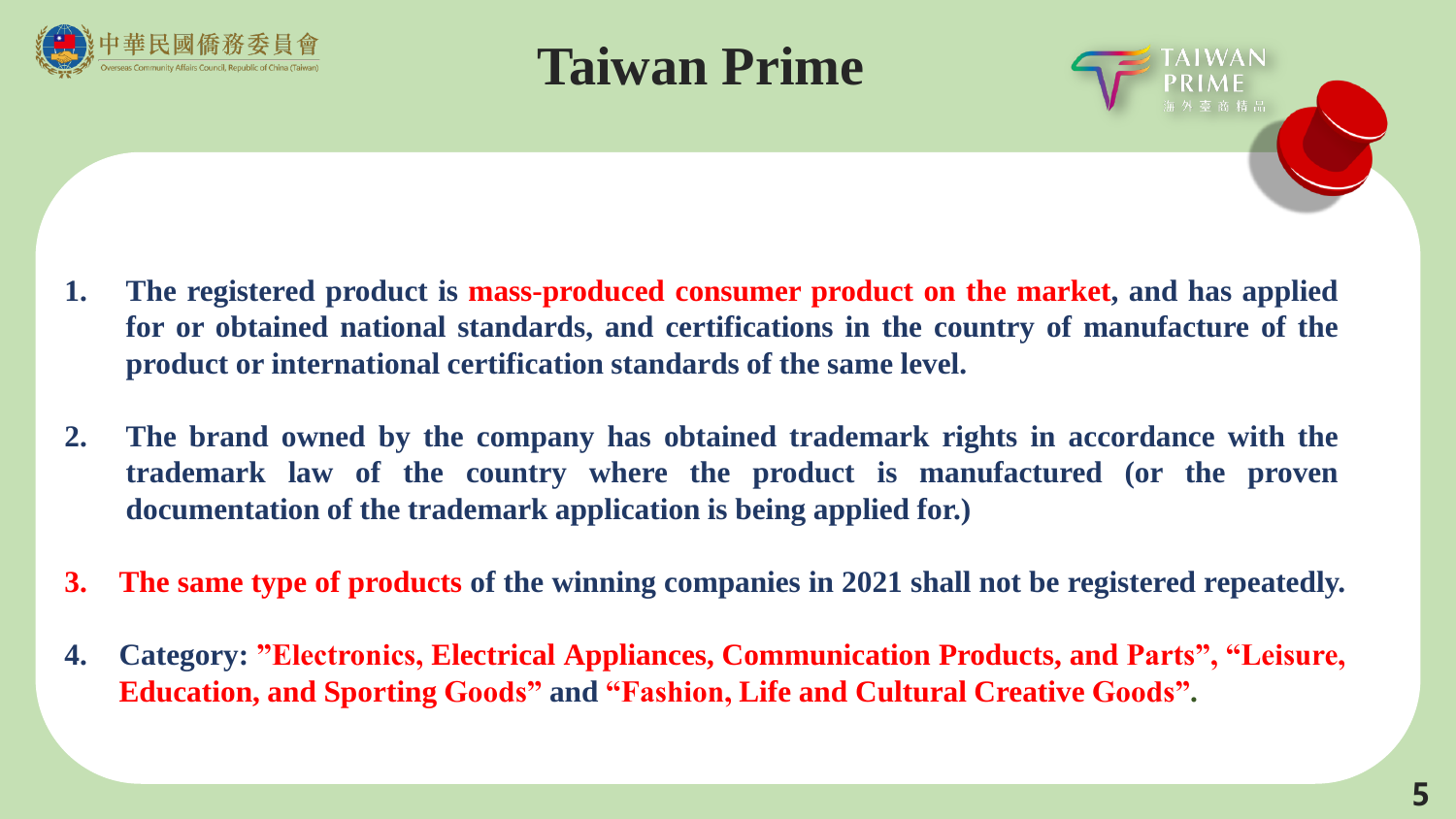

## **Product Category and Classification Code**



|      | A. 電子、電器、通訊產品及零組件 (Electronics, Electrical Appliances,      |                                            |
|------|-------------------------------------------------------------|--------------------------------------------|
|      | Communication Products, Parts & Accessories)                |                                            |
|      | AA. 消費性電子及電器產品 (Consumer Electronics & Electronic Products) |                                            |
| 0101 | 消費性電子產品                                                     | Consumer Electronic Products               |
| 0102 | 行動影音及攝、錄、影產品                                                | Mobile Electronics & Digital Cameras       |
| 0103 | 音響、影視產品及投影設備                                                | Audio/Video Products & Projectors          |
| 0104 | 個人數位助理、衛星導航及電子字典                                            | PDA, GPS & Electronic Dictionaries         |
| 0105 | 家用電器                                                        | Home Appliances                            |
| 0106 | 車用電子產品                                                      | Automobile Electronics                     |
| 0107 | 商業辦公室用機具                                                    | Business/Office Machines & Tools           |
| 0108 | 照明器材                                                        | <b>Illumination Devices</b>                |
| 0109 | 安全、辨識系統產品                                                   | Security Systems & Other Related Products  |
| 0110 | 其他賣子、賣器產品                                                   | Other Electronic & Electrical Products     |
|      | AB. 網路/通訊產品 (Communication Products)                        |                                            |
| 0111 | 電話、傳真機                                                      | Telephones & Fax Machines                  |
| 0112 | 行動電話及行動通訊產品                                                 | Mobile Phones & Mobile Related Devices     |
| 0113 | 無線通訊、傳輸接收器材                                                 | Wireless Communication Equipment           |
| 0114 | 數據通訊產品                                                      | Networking Products                        |
| 0115 | 傳輸設備                                                        | <b>Transmission Equipment</b>              |
| 0116 | 視訊會議系統                                                      | Video Conferencing Systems                 |
| 0117 | 網路應用產品                                                      | <b>Internet Appliances</b>                 |
| 0118 | 其他通訊產品                                                      | <b>Other Communication Products</b>        |
|      | AC. 電子零組件 (Electronic Parts & Components)                   |                                            |
| 0121 | 電子零組件                                                       | Electronic Parts & Assemblies              |
| 0122 | 電子資訊產品用散熱風扇、馬達                                              | Coolers, Blowers & Motors for ICT Products |
| 0123 | ICT 產品用電源設備、組件                                              | Power Supply Products/Components           |
| 0124 | 其他產品                                                        | <b>Other Products</b>                      |

| B. 時尚丶生活及文化創意產品 (Fashion丶Life & Cultural Creative Goods) |  |  |  |
|----------------------------------------------------------|--|--|--|
| BA. 時尚、生活及文化創意產品(Fashion、Life & Cultural Creative Goods) |  |  |  |
| 0201 珠寶 Jewelry & Precious Stones                        |  |  |  |
| 0202 鐘錶 Clocks, Watches & Other Timepieces               |  |  |  |
| 0203 文具 Stationery                                       |  |  |  |
| 0204 禮品、藝品 Gifts, Artifacts                              |  |  |  |
| 0205 服裝、飾品 Garments, Fashion Accessories                 |  |  |  |
| 0206 鞋類 Footwear                                         |  |  |  |
| 0207 袋、包、箱 Luggage & Handbags                            |  |  |  |
| 0208 文化創意產品 Culture & Creative Goods                     |  |  |  |
| 0209 其他 Others                                           |  |  |  |
| C. 休閒、育樂及運動用品 (Leisure, Education & Sporting Goods)      |  |  |  |
| CA. 休閒、育樂及運動用品 (Leisure, Education & Sporting Goods)     |  |  |  |
| 0301 運動用品 Sporting Goods                                 |  |  |  |
| 0302 休閒用 品 Leisure Goods                                 |  |  |  |
| 0303 娱樂用品 Recreational Goods                             |  |  |  |
| 0304 玩具 Toys                                             |  |  |  |
| 0305 樂器 Musical Instruments                              |  |  |  |
| 0306 教具 Educational Products                             |  |  |  |
| 0307 寵物用品 Pet Products                                   |  |  |  |
| 0308 解決方案產品 Solution Products                            |  |  |  |
| 0309 其他 Others                                           |  |  |  |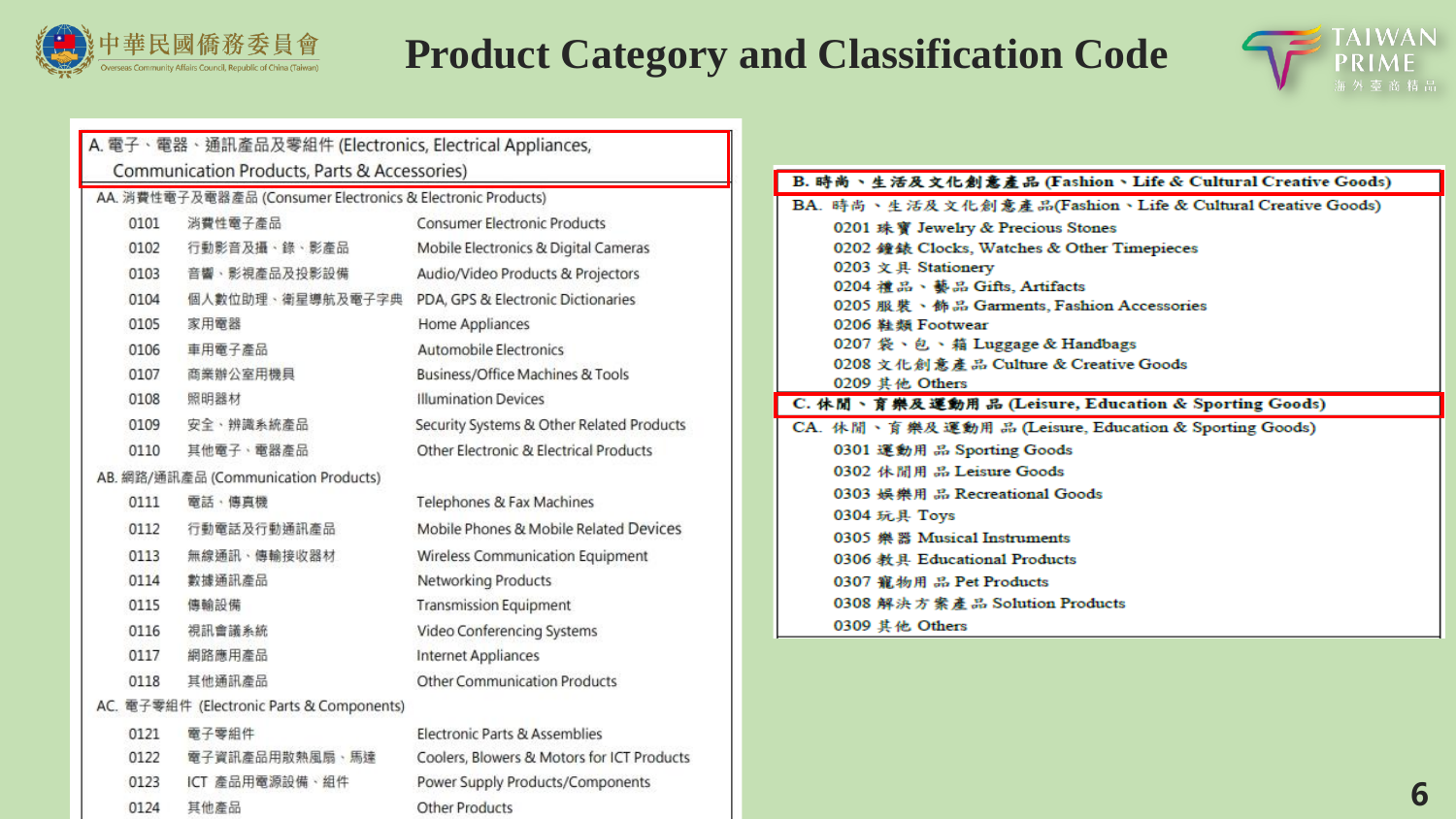





- ◆ **Registration Deadline: Until 23:59 (Taipei GMT+8:00), May 31, 2022.**
- ◆ **Application Fee: Each piece is limited to a maximum of USD 100, equivalent to local currency. Payment should be paid to overseas preliminary selection unit.**
- How to apple: To enter the Taiwan Prime online registration system (www.taiwanprime.org), **click registration online. Please register the registered enterprise information, then add registered product information, and upload written information. (Accept online applications only, do not receive paper documents.)**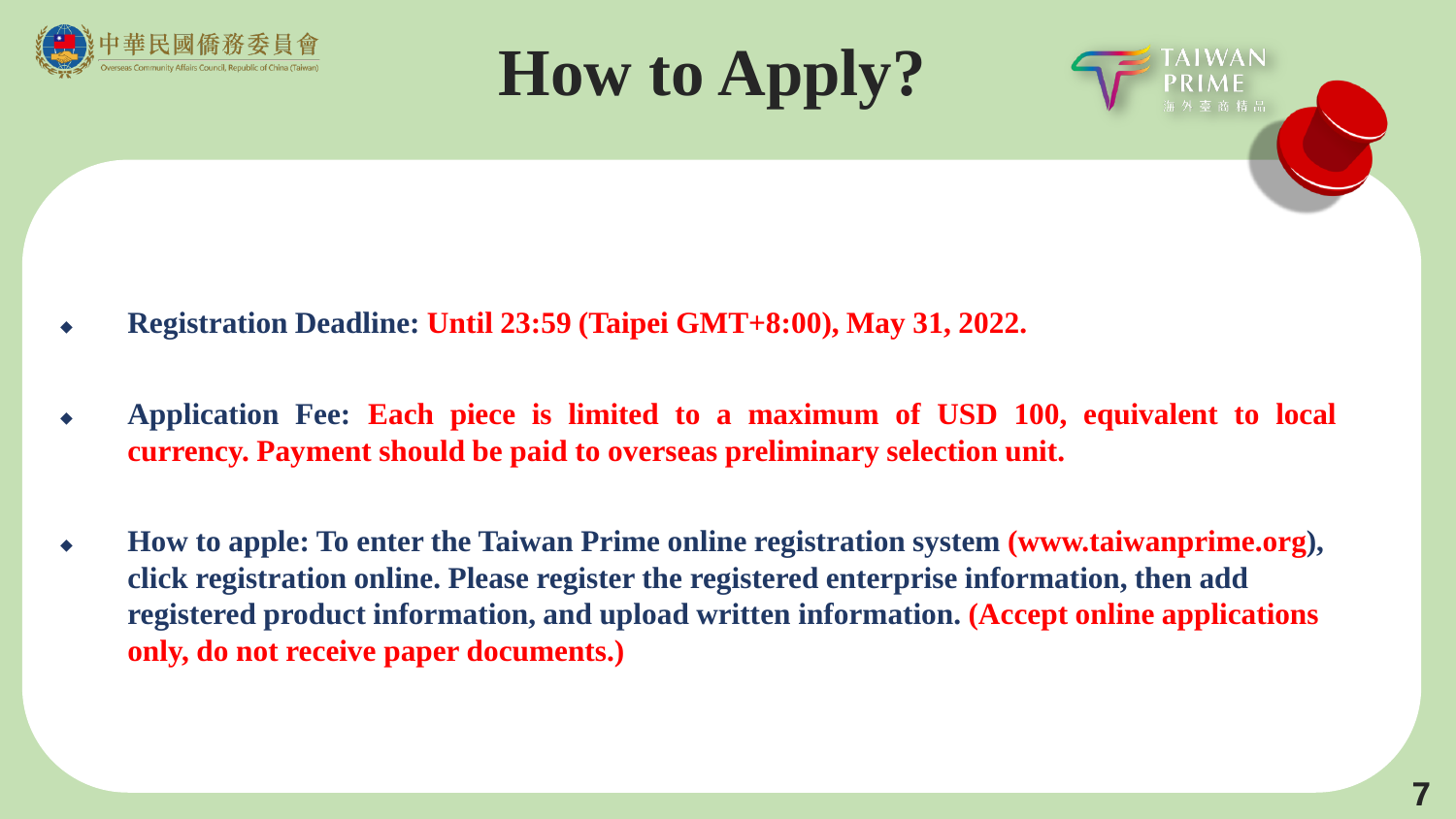

# **Selection Criteria**



- ◆ **Selection process is divided into two processes, "Preliminary Selection" and "Final Selection". (The finalist get into the final)**
- ◆ **Preliminary Selection Criteria: Written information evaluation 50%, Product evaluation 50%. Selection criteria for written information evaluation as below:**



## **Product evaluation for 50%**

| 2022年 海 外 臺 商 精 品 選 拔 書 面 審 查 評 分 表             |          |      |  |  |
|-------------------------------------------------|----------|------|--|--|
| 產品編號:<br>産品名種:                                  | 評選委員:    |      |  |  |
| *本評分表為書面資料審查用,總分最高為55分(含臺灣鏈結加分項),產品評鑑(50分)另表評分。 |          |      |  |  |
| 研發(最高15分)                                       | 配分(0~4分) | 備詳   |  |  |
| (一) 研發策略朝向提升該產品之獨特性與市場競爭力布局                     |          | 最高4分 |  |  |
| )核心研發能量布局完善<br>(_                               |          | 最高4分 |  |  |
| (三) 智慧財產管理制度及成效                                 |          | 最高4分 |  |  |
| (四) 該產品在製程上之創新,並考慮環保及綠能與永續回收製程                  |          | 最高3分 |  |  |
| 設計(最高15分)                                       | 配分(0~3分) | 備計   |  |  |
| (一) 具備適切的功能, <u>符合目</u> 標市場的使用者需求               |          | 最高3分 |  |  |
| va uation<br>使用方便、舒適<br>(_                      |          | 最高3分 |  |  |
| ∈<br>精湛的工程技術,                                   |          | 最高3分 |  |  |
| (四) 精緻優美之外形,令人賞心悅目                              |          | 最高3分 |  |  |
| orm<br>人範<br>(五) 考量環保永續設計, 符合國際環                |          | 最高3分 |  |  |
| 品質(最高10分)                                       | 配分(0~2分) | 備註   |  |  |
| (一) 產品能夠具有魅力品<br>₹▼創新品                          |          | 最高2分 |  |  |
| iatic<br>)產品在設計<br>製造強利                         |          | 最高2分 |  |  |
| (三) 公司(或代工廠商)已?                                 |          | 最高2分 |  |  |
| 系統之標進驗證,日確審執                                    |          |      |  |  |
| <b>Eavout</b><br>(四) 公司落實推展到全面品質管理              |          | 最高2分 |  |  |
| TOM),即以顧客為導向的經濟                                 |          |      |  |  |
| (五) 公司已能提昇到品質經營之層次                              |          | 最高2分 |  |  |
| 行銷(最高10分)                                       | 配分(0~2分) | 備詳   |  |  |
| (一) 秸橛推磨品牌核心價值及產品特色、優勢與顧客利益,並已有品                |          | 最高2分 |  |  |
| 牌明確定位與產品定位之作業                                   |          |      |  |  |
| (二) 建立有效管理國內和國外的鎖售通路及品牌輔導或行鎖傳播戰略                |          | 最高2分 |  |  |
| 繋伴                                              |          |      |  |  |
| (三) 行鎖部門定期收集市場有關競爭產品與利益關係人研究之資訊及                |          | 最高2分 |  |  |
| 調否顯客體驗優化,作為改善顧客滿意之依據                            |          |      |  |  |
| (四) 行鎖部門已建置健全的顧客服務系統(包括顧客訴怨處理與維修服               |          | 最高2分 |  |  |
| 務)                                              |          |      |  |  |



**Describe each item(Selection Notice), it can be omitted if there's no description. Supporting documents can be supplemented.**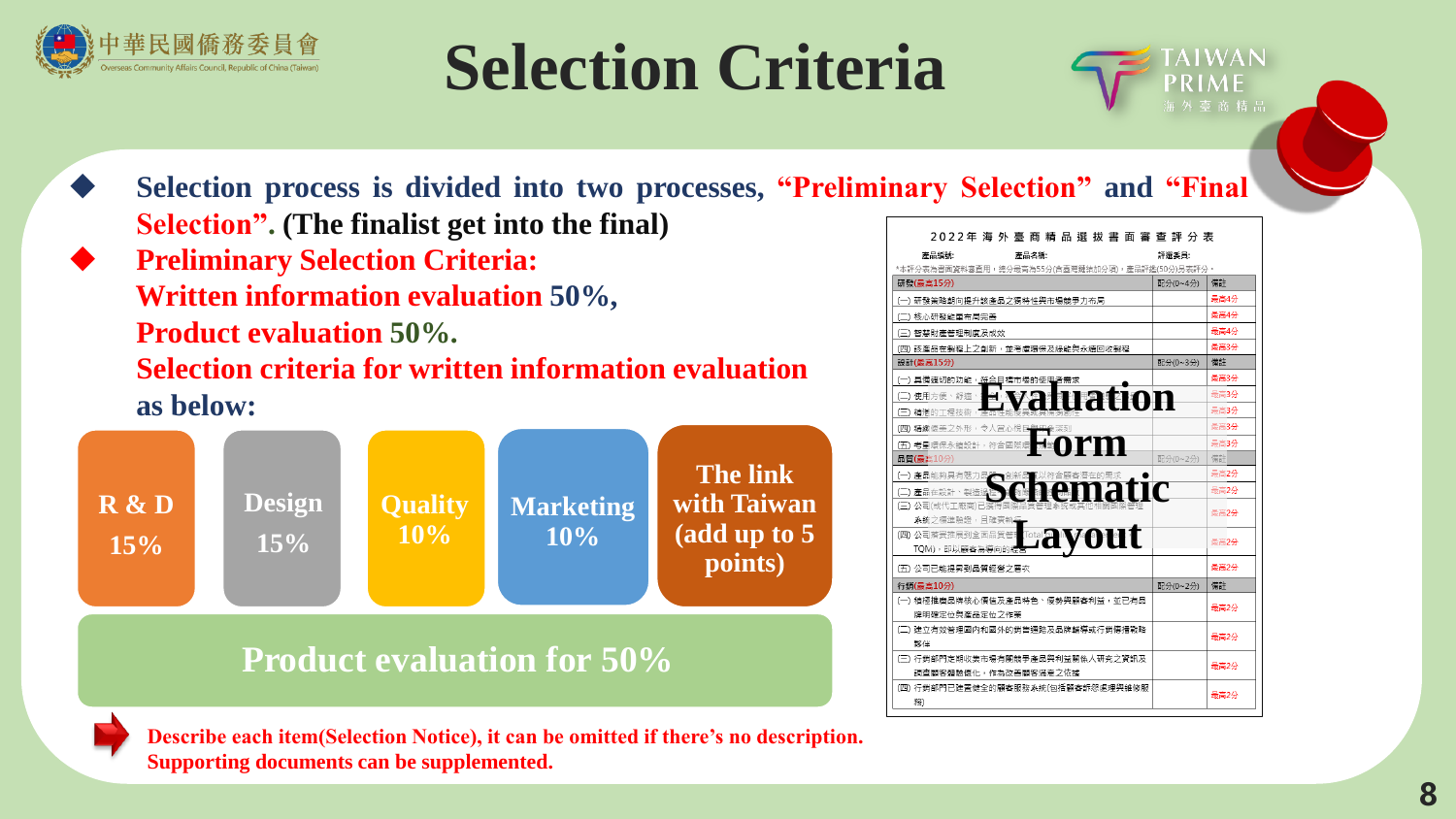

## **Product Evaluation Rules**



- ◆ **The overseas preliminary selection unit will notify the registered company to send the registered product (physical finished product) to the designated place according to the appointed time.**
- ◆ **Review committee may request the company to demonstrate on-site operation or give a briefing if necessary. (Must include a "product introduction video" to show the usage scenario of the product.)**
- ◆ **All registered items must be submitted in actual product for evaluation, except for special circumstances, these items will be able to be displayed via video or other alternative methods with the approval of the overseas preliminary selection unit.**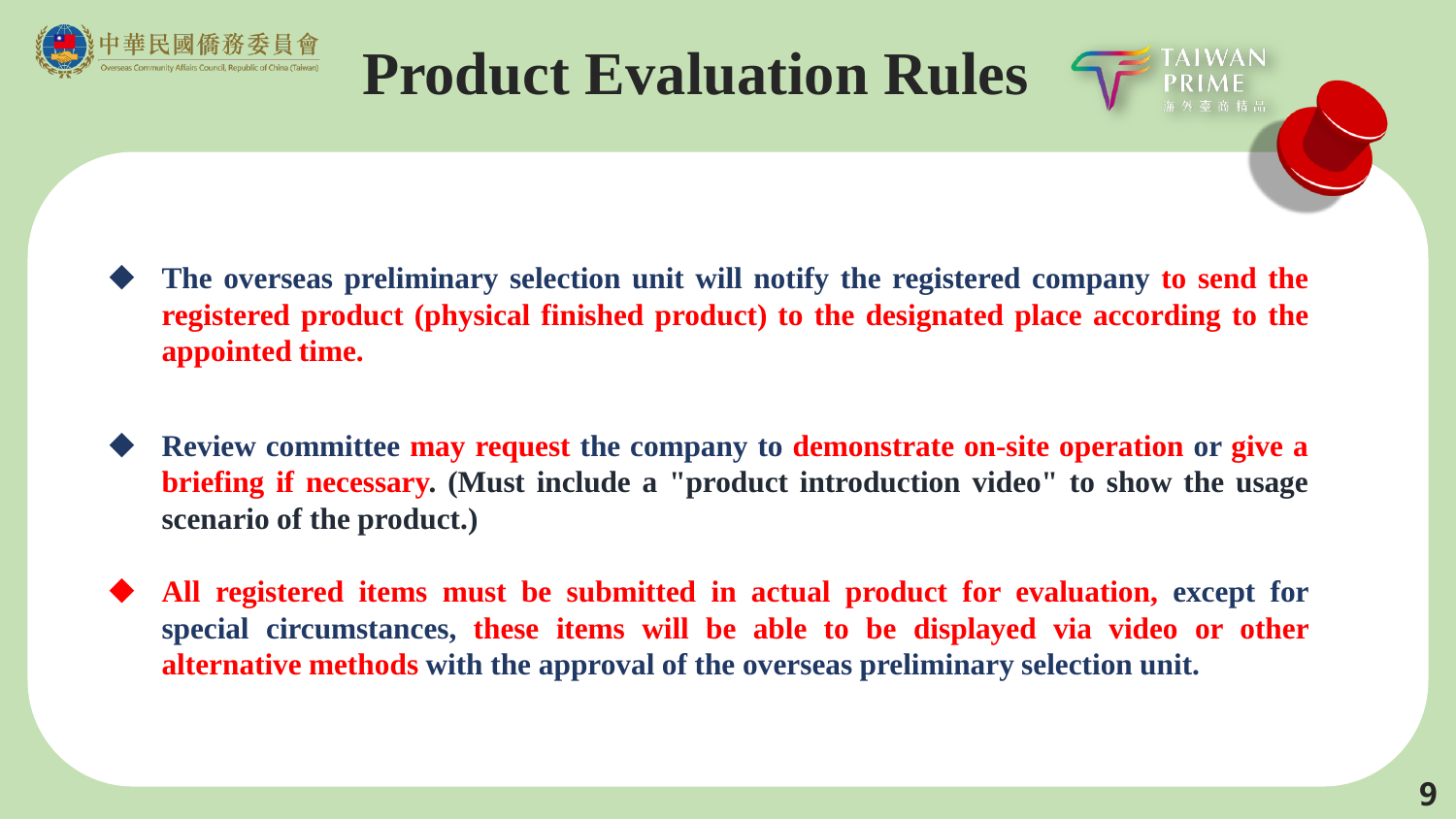



**In addition to award-winning companies may be rewarded the mass media at home and aboard with promotion rewards, each award-winning product may also obtain various counseling and promotion services:**

- **(1) Provide loan guarantee for the funds needed to promote its own brand in overseas markets.**
- **(2) Provide audit, taxation, financial and other related consulting services.**
- **(3) TAITRA provides award-winning companies with free brand coaching course resources.**
- **(4) Innovative counseling and promotion: online digital curation, precision digital marketing, ecommerce transformation consultant.**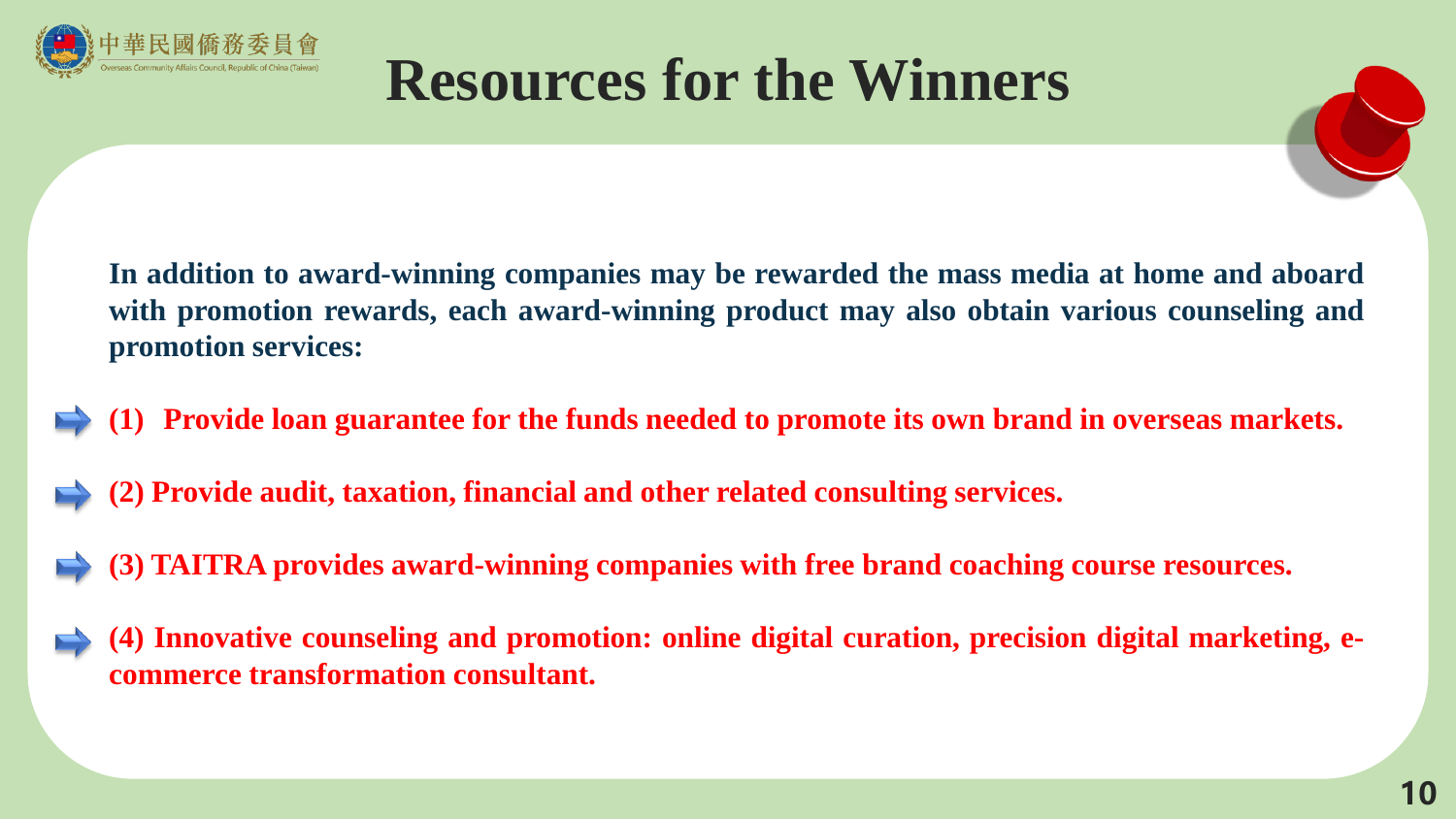

## **(1) Provide loan guarantee for the funds needed to promote its own brand in overseas markets.**



**The project of the Overseas Credit Guarantee Fund will provide a guarantee for loan up to 70% of the funds required for the promotion plan, the maximum budget is US\$2 million per case, and on a case-by-case, the guaranteed percentage (50% to 80%) will be approved.**

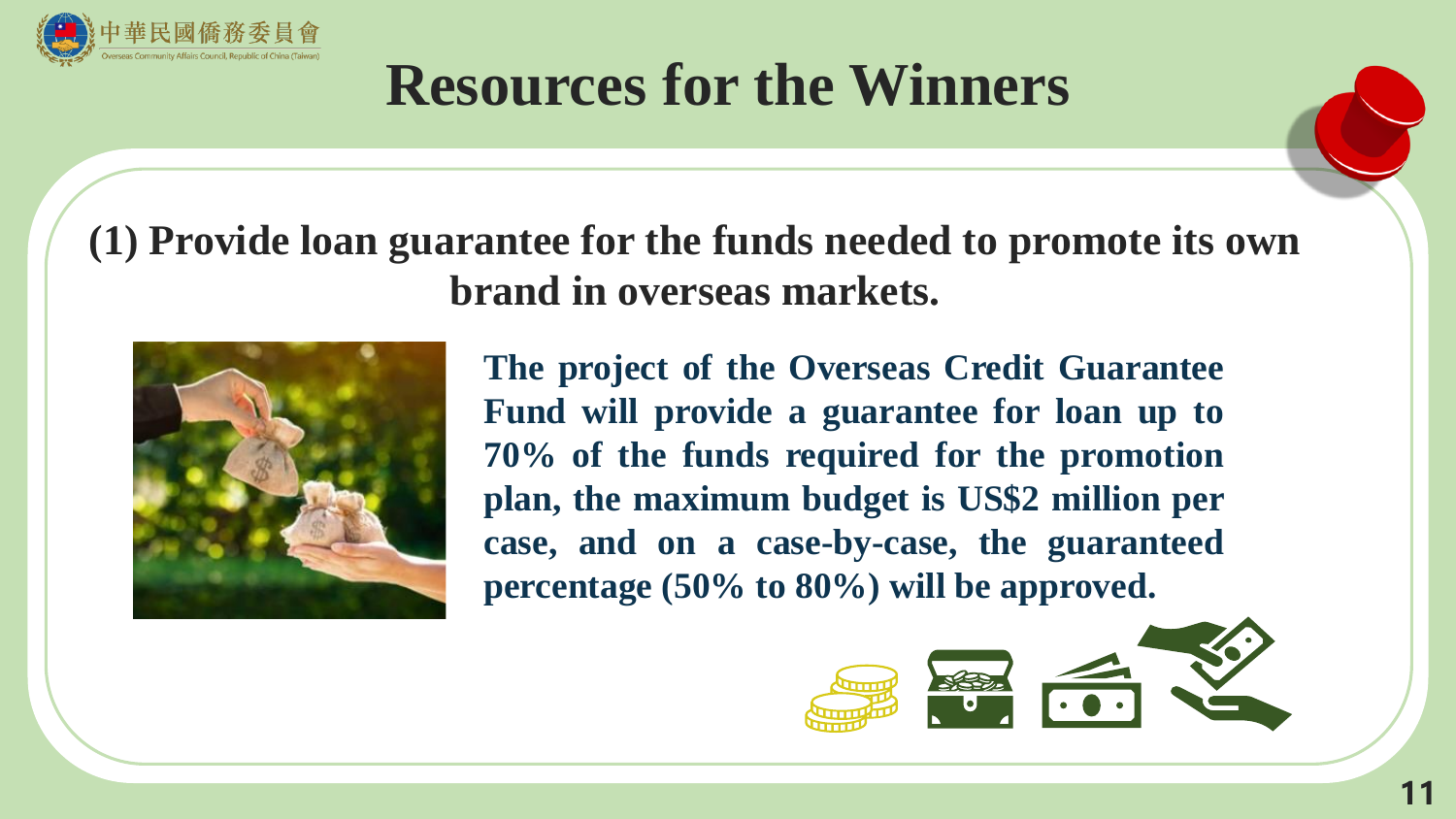



**(2) Audit, taxation, financial and other related consulting services will be provided by four well-known accounting firms (Ernst & Young, KPMG, PWC and Deloitte) in Taiwan. (There will be further announcement about actual hours for consulting. )**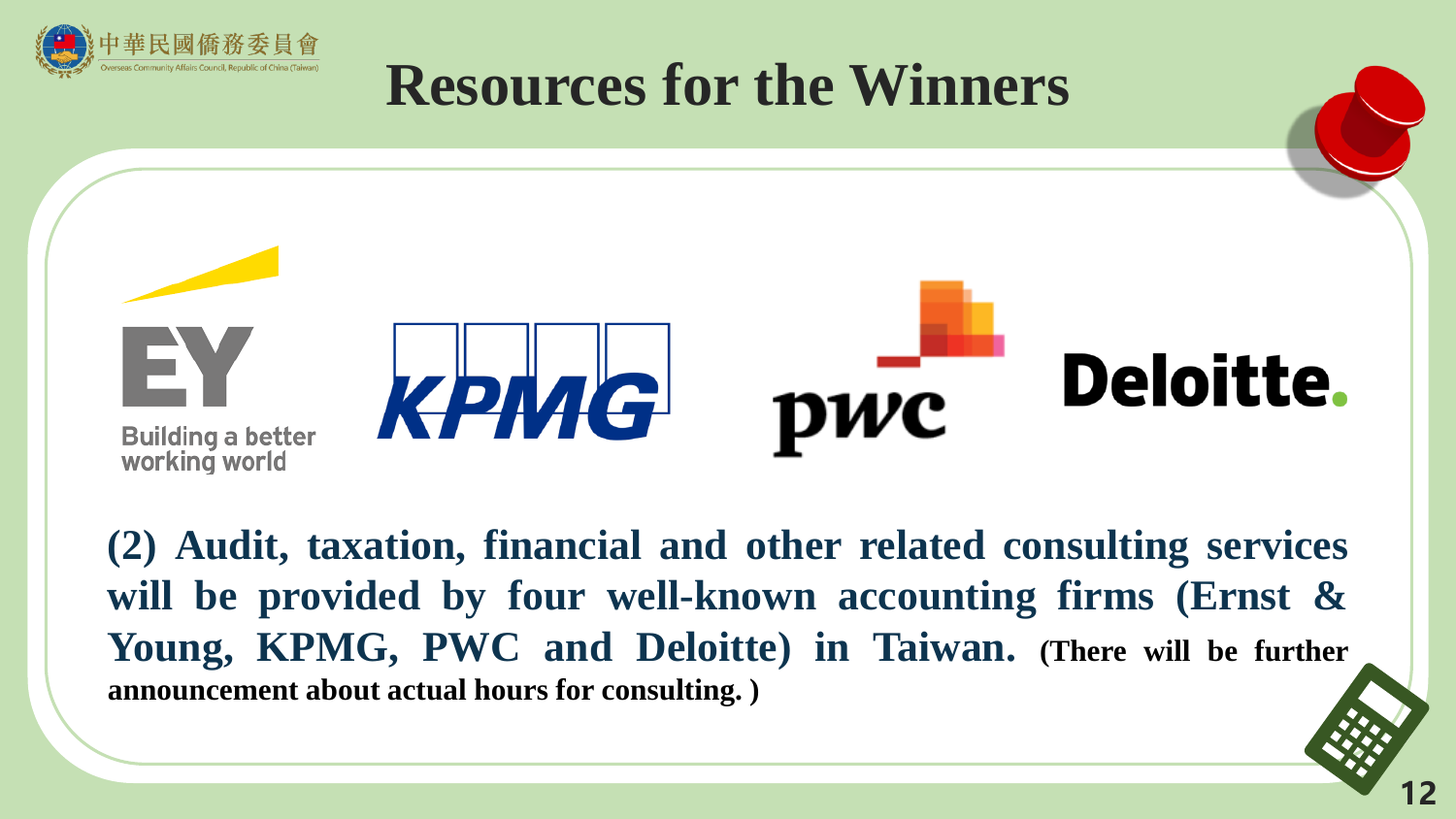



### **(3) TAITRA will provide award-winning companies with brand coaching course resources.**

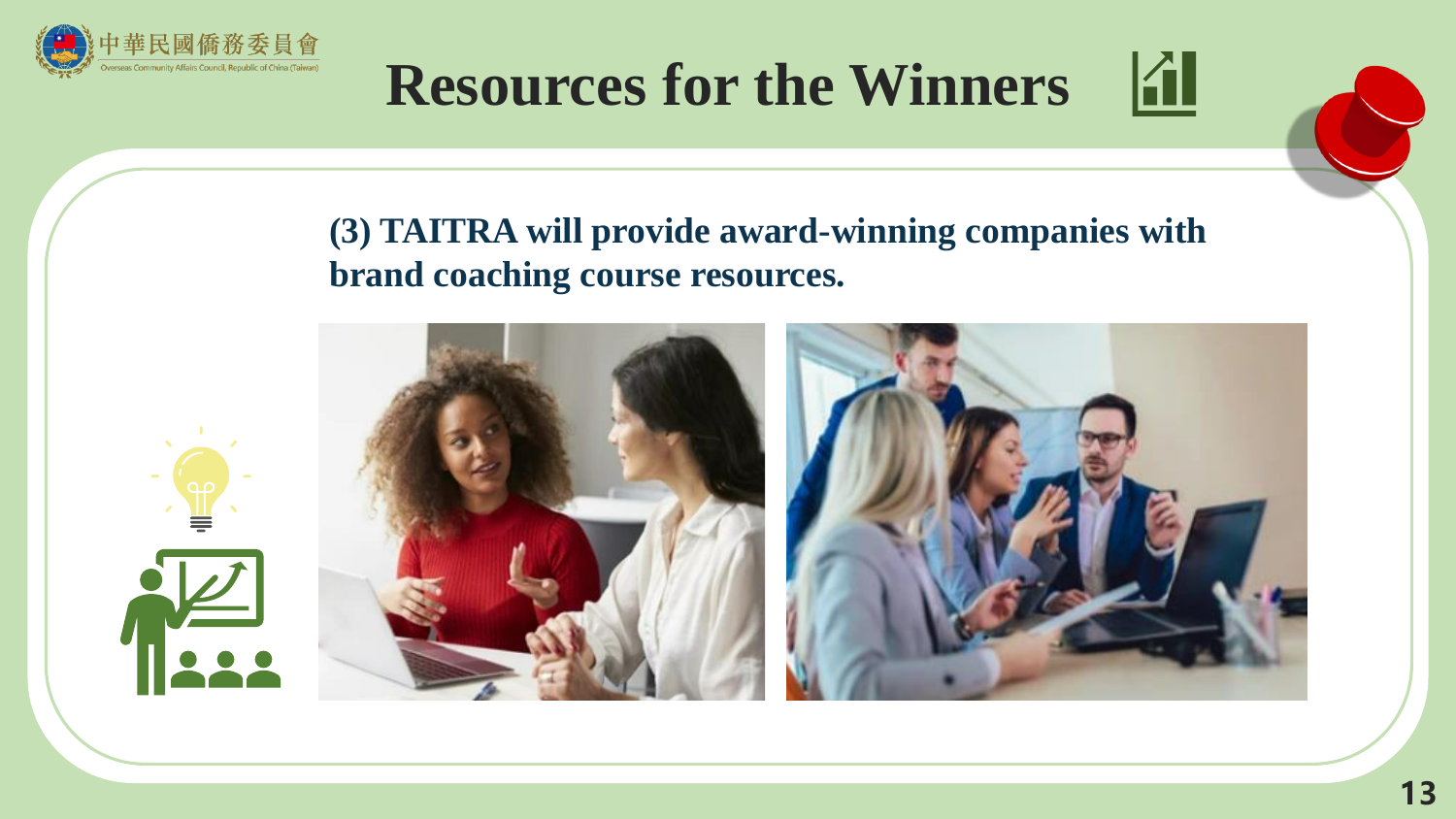



#### **(4) Innovative Counseling and Promotion**





**#Online digital curation: The "Digital Pavilion of Taiwan Prime" will be a virtual exhibition room,** presenting brand and product characteristics **through life situations** and **application scene,** with pictures and text to deepen the impression.

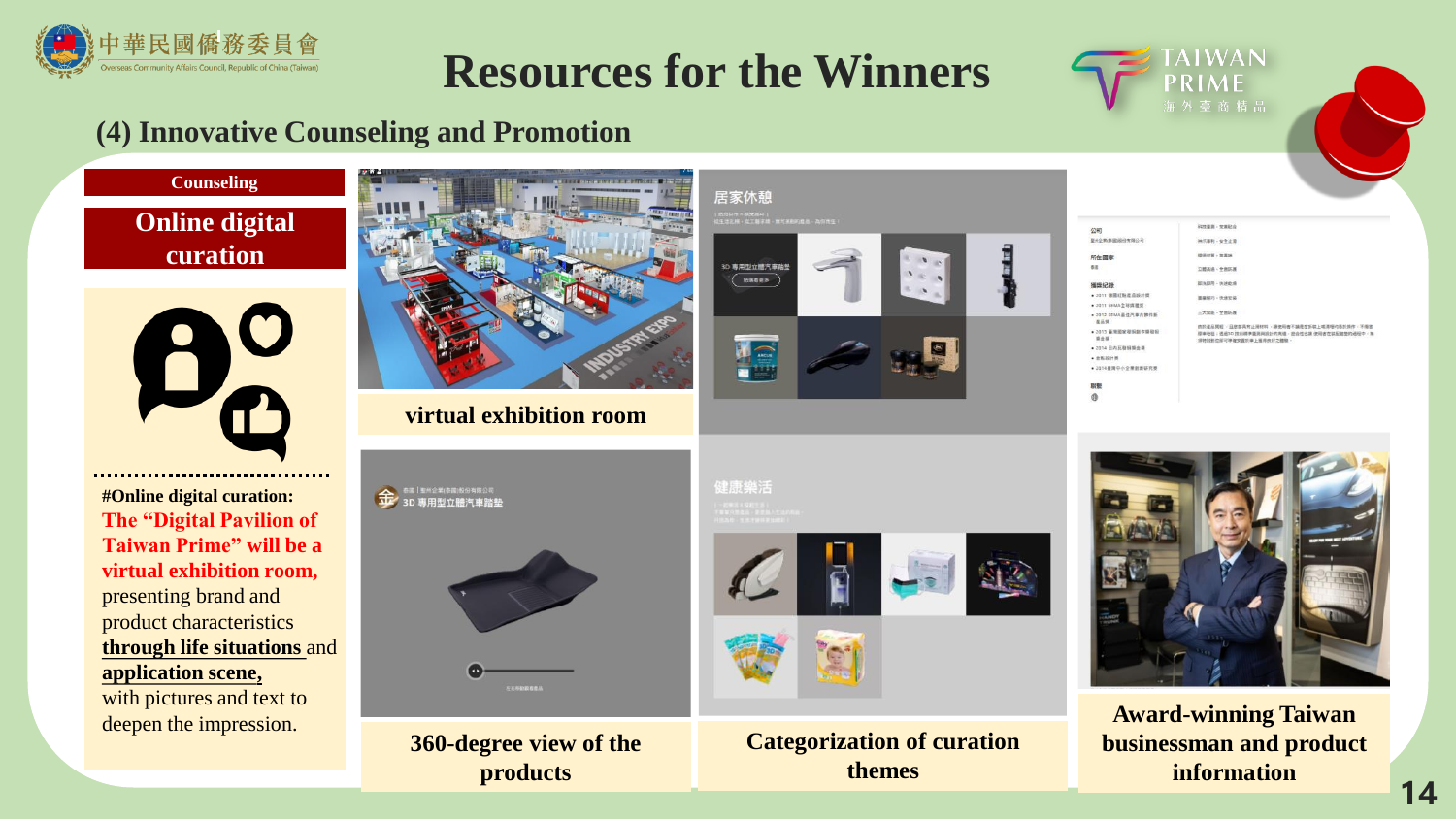

### **(4) Innovative Counseling and Promotion**



#### **Social Marketing**

To target audiences in the Facebook community, set ad labels according to product categories to deliver ads. The display of Facebook ads will be presented in carousel format.

#### **Keyword marketing**

Keyword operations are carried out with the products of the award-winning Taiwan merchants, set suitable keywords and grab attention with ad placements listed when you search, and the performance indicators are the number of impressions and clicks. Product information can be accurately delivered to the target audience.

#### **Multimedia advertising network**

Find out potential customers who are interested in the boutiques of overseas Taiwan businessmen through the multimedia advertising network and establish settings such as "audiences with similar interests" or "audiences willing to consume" to achieve the purpose of advertising and brand diffusion.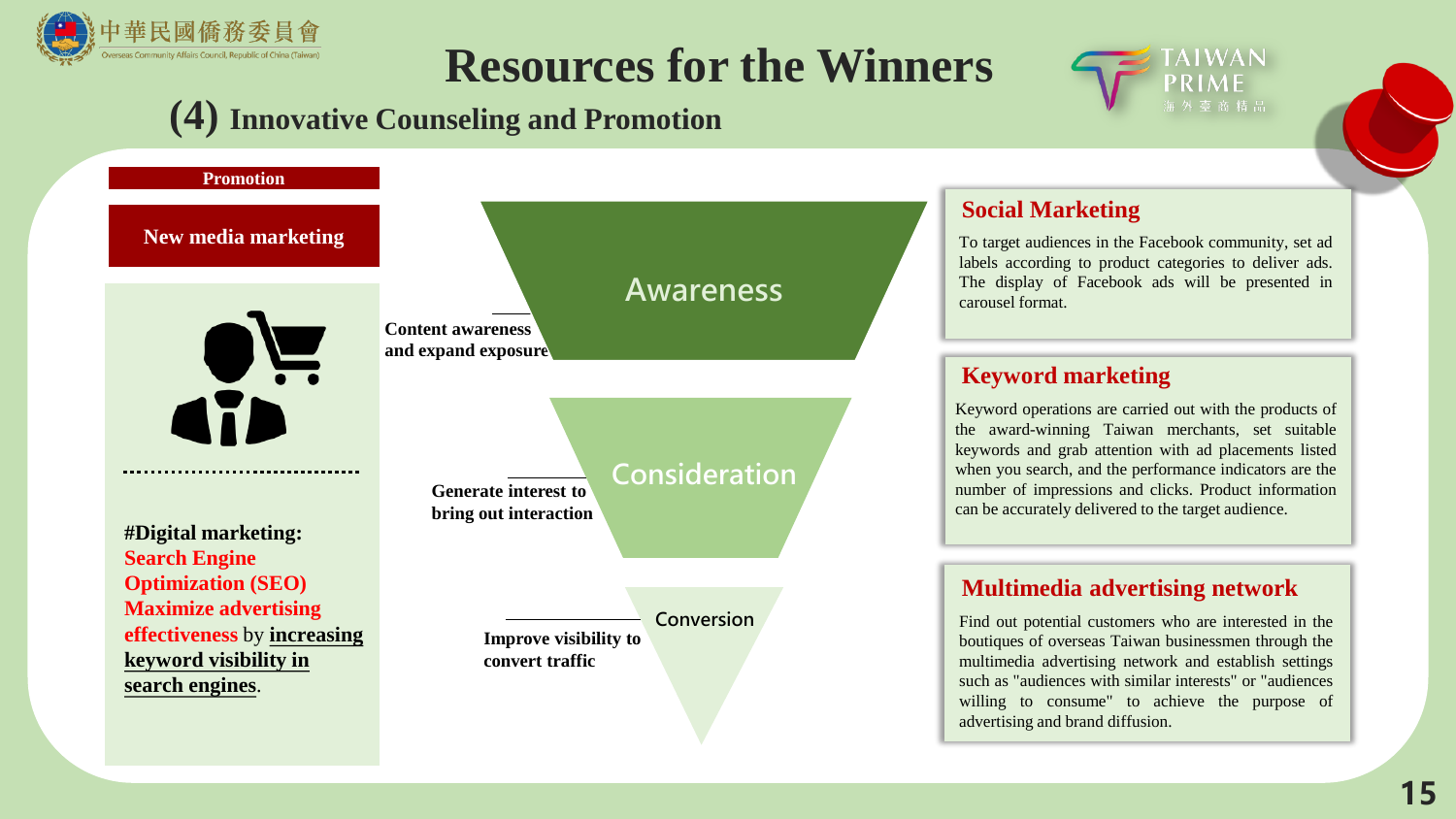



#### **consulting services**

E-commerce transformation consultant



...................................

**#** E-commerce strategy consulting**: Advanced courses such as membership management** Provide professional training courses through **e-commerce and brand membership management** to achieve **traffic monetization** benefits.

**In view of how e-commerce platforms and brand managements can achieve the purpose of traffic monetization, we plan advanced courses for ecommerce brand membership management. Lesson Planning Concept (1 hour): Lesson Planning Concept (1 hour):** 

●加者(17) C X 門 体局 商研院 - Joanna Lin Q 报师 || ij ク wavnaun D O davidchou@cdri.org.tw 正在相視 Cyberbiz - Elvs. D **DDK-JOY** CYBERB2 J <sup>D</sup> Javier  $\bullet\bullet\bullet$  $KT$   $\odot$  k. AN TJ . . LA O Leaderart - Amy 多元行銷工具 LK Q Leaderart-Iris Kam LL O Leaderart/Charis Liu 吸引新單&再次回購 L <br />
leaderart/cheryl ML <br />
Melody Lee 站外導流 X 站內轉換 SY C Sophia Yang  $\bullet\bullet\bullet$ s <br />
Stevia  $T$   $\odot$  Tammy ○ Winbest-林宇馨業務經理 全部取消联合 全部酵音 ○ 脚天  $2.9$  mm **S. 取消器音** □ 開始視訊 √ **D 共用** 

**From how to get customers, keep customers, to the marketing stage of die-hard customers, there are three courses in total, four hours of step-by-step course planning.**



**Step 3 Die-hard customers**

- How do I turn a customer into a regular customer? - How to manage customer relationships in hierarchy?
- Content is king, make good ads
- Let the data speak: Understand customer preferences.

#### **Lesson Planning Concept (1 hour):**

- How to increase selling price?
- Managing customer lifetime value.
- Membership service  $=$  preserving a gold mine.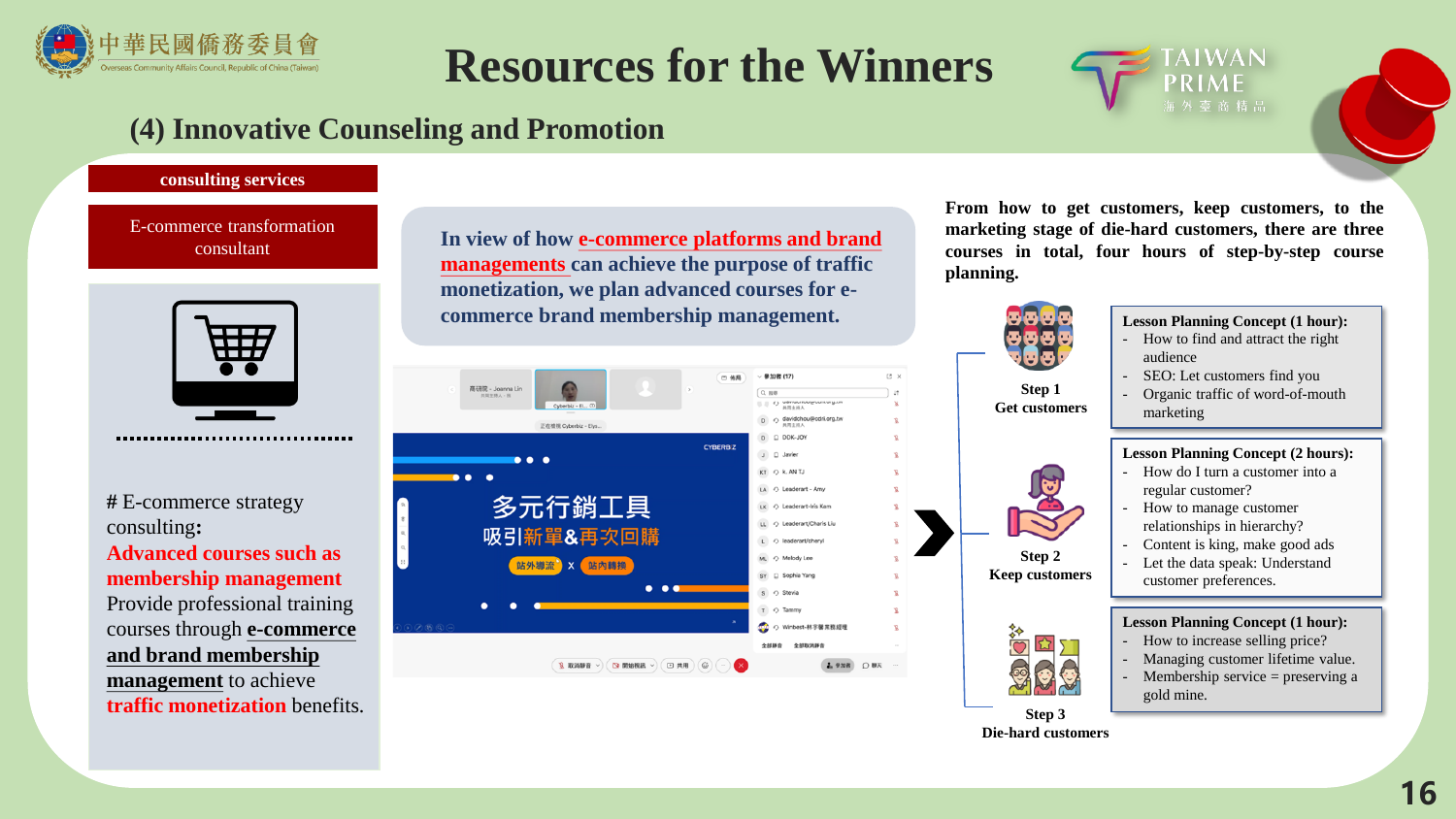

# **HELP AND SUPPORT**

### **Q: If the company is a subsidiary, can it register for Taiwan Prime?**

A: Yes, if the person in charge of the company identifies as a Taiwanese businessman.

#### **Q: Well-known brand establishes company overseas, can it register for Taiwan Prime?**

A: Yes, as long as there are Taiwanese businessmen with companies/factories overseas, even the person in charge has dual citizenship.

### **Q: If the company is mainly an original equipment manufacturer, can it register for Taiwan Prime?**

A: No, if the overseas Taiwanese company is only an original equipment manufacturer (OEM). However, if the company is engaged in OEM, but also has its own brand and mass production plan, it can register as long as it provides relevant supporting documents for branding.

## **Q: If it's not the company's own product but an OEM, can it register for Taiwan Prime?** A: No, if the product is only imported and exported as an agent.

**TAIWAN**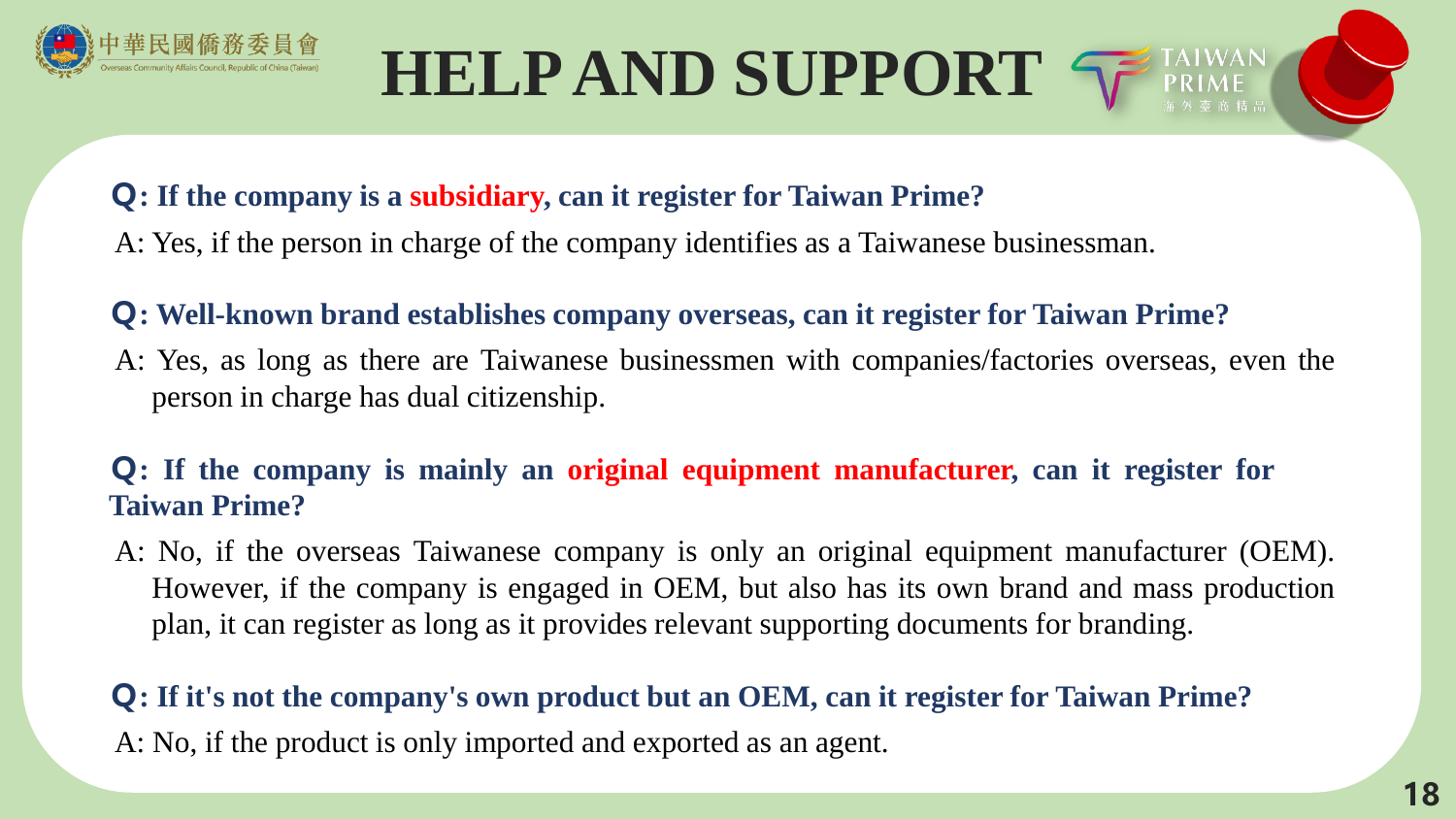

# **HELPAND SUPPORT**

#### **Q: If the product does not have the right of trademark, can it register for Taiwan Prime?**

A: Taiwan Prime selection was expected to guide overseas Taiwanese businessmen in brand development through common channels, therefore, those who have or are applying for trademark rights for the company's products can participate in the selection.

### **Q: How many products can each company register for?**

A: Each enterprise is limited to reporting at most **one** product in each of the three categories of products mentioned above.

### **Q: Why is there no food category?**

A: There are shelf life and inspection issues for food, so there is no processed products and food categories this year. It will be considered to be included in the selection category depending on the needs and results.

**TAIWAN**